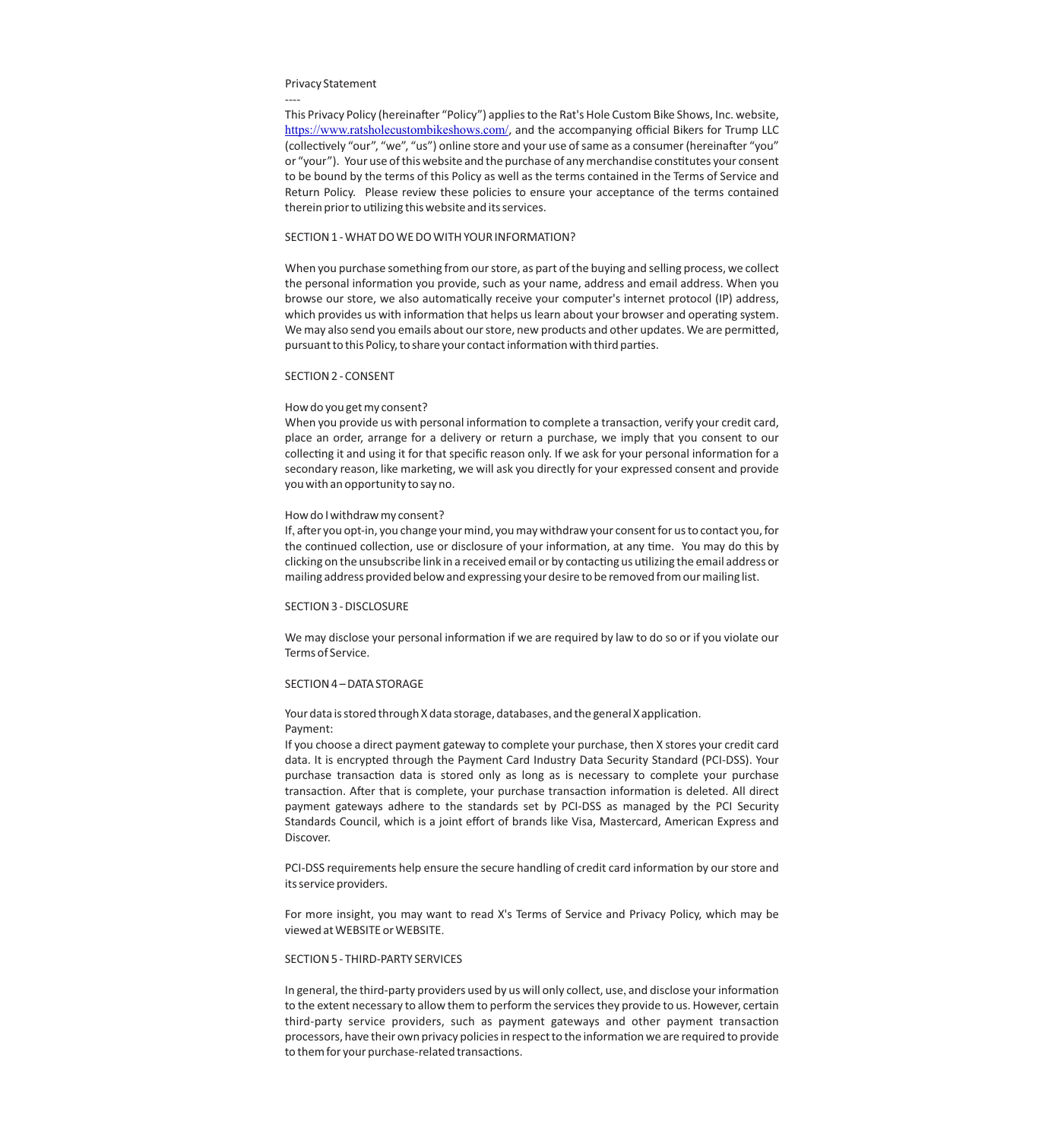For these providers, we recommend that you read their privacy policies so you can understand the manner in which your personal information will be handled by these providers.

In particular, please remember that certain providers may be located in or have facilities that are located in a different jurisdiction than either you or us. If you elect to proceed with a transaction that involves the services of a third-party service provider, your information may become subject to the laws of the jurisdiction(s) in which that service provider or its facilities are located.

Once you leave our store's website or are redirected to a third-party website or application, you are no longer governed by this Privacy Policy or our website's Terms of Service.

When you click on third-party links on our store, they may direct you away from our site. We are not responsible for the privacy practices of other sites and encourage you to read their privacy statements.

### SECTION 6 - SECURITY

To protect your personal information, we take reasonable precautions and follow industry best practices to make sure it is not inappropriately lost, misused, accessed, disclosed, altered, or destroyed.

If you provide us with your credit card information, the information is encrypted using secure socket layer technology (SSL) and stored with an AES-256 encryption. Although no method of transmission over the Internet or electronic storage is 100% secure, we follow all PCI-DSS requirements and implement additional generally accepted industry standards.

## SECTION 7 - COOKIES

## SECTION 8 - AGE OF CONSENT

By using this site, you represent that you are at least the age of majority in your state or province of residence, or that you are the age of majority in your state or province of residence and you have given us your consent to allow any of your minor dependents to use this site.

### SECTION 9 - CHANGES TO THIS PRIVACY POLICY

We reserve the right to modify this Policy at any time, so please review it frequently. Changes and clarifications will take effect immediately upon their posting on the website. If we make material changes to this Policy, we will notify you here that it has been updated, so that you are aware of what information we collect, how we use it, and under what circumstances, if any, we use and/or disclose it.

If our store is acquired or merged with another company, your information may be transferred to the new owners so that we may continue to sell products to you.

#### SECTION 10-GOVERNING LAW

We are a United States entity and are not subject to, nor do we comply with, the laws and restrictions of any foreign jurisdiction. Your use of our website constitutes your consent and agreement to be bound solely by the laws of the United States and those of the Commonwealth of Virginia. We make no claim the Content is appropriate or may be downloaded outside of the United States. Access to and contact or input to the Content may not be legal by certain persons or in certain countries. If you access the Site from outside the United States, you do so at your own risk and are responsible for compliance with the laws of your jurisdiction.

You expressly agree exclusive jurisdiction for any dispute with us, or in any way relating to your use of the Site, resides in the courts of the Commonwealth of Virginia and you further agree and expressly consent to the exercise of personal jurisdiction in the courts of the Commonwealth of Virginia in connection with any such dispute, including any claim involving us and/or any of our affiliates, subsidiaries, employees, contractors, officers, directors, telecommunication providers and content providers.

## QUESTIONS AND CONTACT INFORMATION